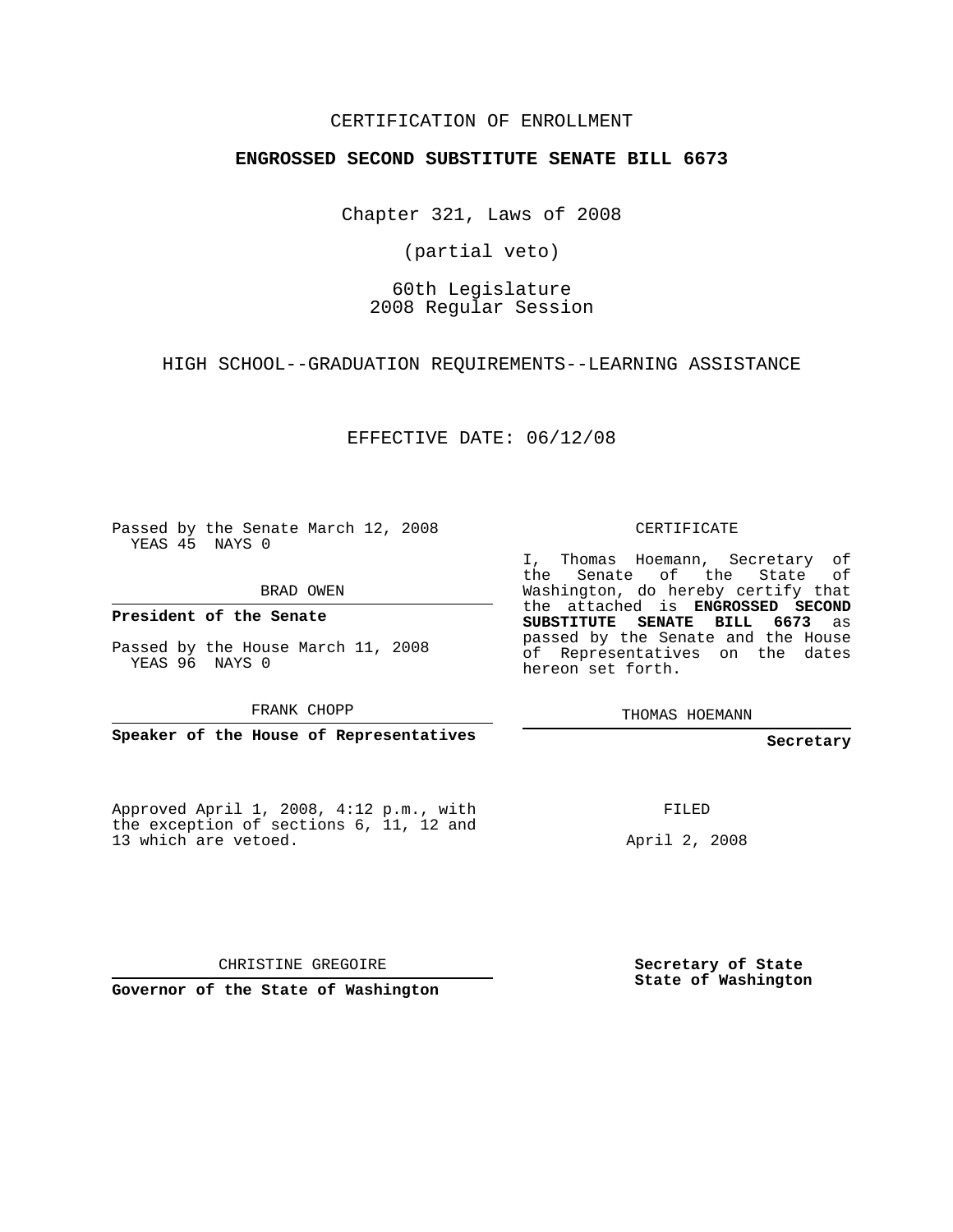# **ENGROSSED SECOND SUBSTITUTE SENATE BILL 6673** \_\_\_\_\_\_\_\_\_\_\_\_\_\_\_\_\_\_\_\_\_\_\_\_\_\_\_\_\_\_\_\_\_\_\_\_\_\_\_\_\_\_\_\_\_

\_\_\_\_\_\_\_\_\_\_\_\_\_\_\_\_\_\_\_\_\_\_\_\_\_\_\_\_\_\_\_\_\_\_\_\_\_\_\_\_\_\_\_\_\_

AS AMENDED BY THE HOUSE

Passed Legislature - 2008 Regular Session

### **State of Washington 60th Legislature 2008 Regular Session**

**By** Senate Ways & Means (originally sponsored by Senators McAuliffe, Brandland, Hobbs, McDermott, Rasmussen, Weinstein, Oemig, Tom, Kauffman, Hargrove, Fairley, Franklin, and Shin; by request of Superintendent of Public Instruction)

READ FIRST TIME 02/12/08.

 AN ACT Relating to learning opportunities to assist students to obtain a high school diploma; amending RCW 28A.165.035, 28B.118.010, and 28A.165.055; reenacting and amending RCW 28A.655.061; adding a new section to chapter 28A.320 RCW; adding a new section to chapter 28A.655 RCW; adding a new section to chapter 28A.310 RCW; adding new sections to chapter 28A.300 RCW; and creating new sections.

BE IT ENACTED BY THE LEGISLATURE OF THE STATE OF WASHINGTON:

 NEW SECTION. **Sec. 1.** The legislature finds that high school students need to graduate with the skills necessary to be successful in college and work. The state graduation requirements help to ensure that Washington high school graduates have the basic skills to be competitive in a global economy. Under education reform started in 1993, time was to be the variable, obtaining the skills was to be the constant. Therefore, students who need additional time to gain the academic skills needed for college and the workplace should have the opportunities they need to reach high academic achievement, even if that takes more than the standard four years of high school.

 Different students face different challenges and barriers to their academic success. Some students struggle to meet the standard on a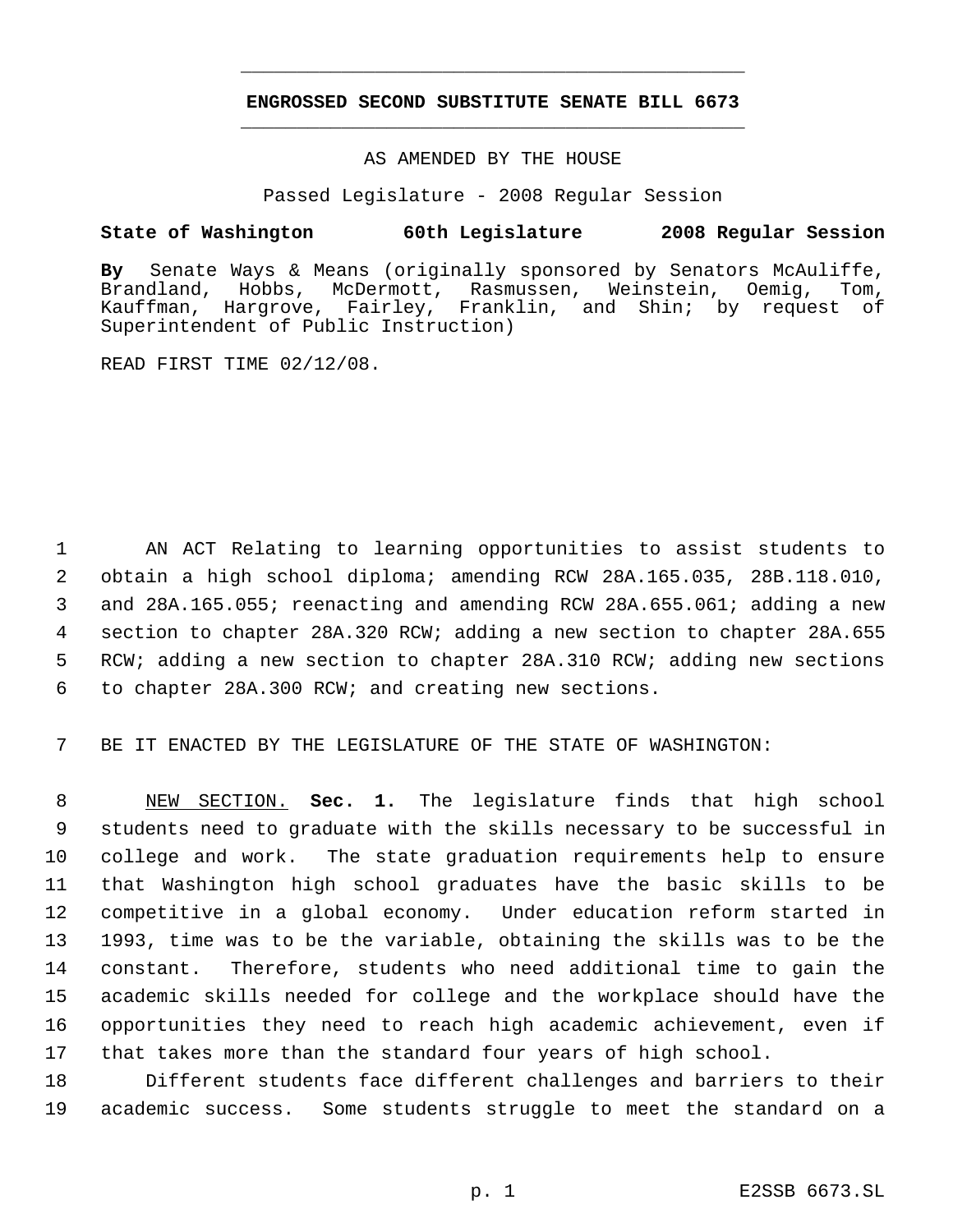single portion of the Washington assessment of student learning while excelling in the other subject areas; other students struggle to complete the necessary state or local graduation credits; while still others have their knowledge tested on the assessments and have completed all the credit requirements but are struggling because English is not their first language. The legislature finds that many of these students need additional time and support to achieve academic proficiency and meet all graduation requirements.

 **Sec. 2.** RCW 28A.655.061 and 2007 c 355 s 5 and 2007 c 354 s 2 are each reenacted and amended to read as follows:

 (1) The high school assessment system shall include but need not be limited to the Washington assessment of student learning, opportunities for a student to retake the content areas of the assessment in which the student was not successful, and if approved by the legislature pursuant to subsection (10) of this section, one or more objective alternative assessments for a student to demonstrate achievement of state academic standards. The objective alternative assessments for each content area shall be comparable in rigor to the skills and knowledge that the student must demonstrate on the Washington assessment of student learning for each content area.

 (2) Subject to the conditions in this section, a certificate of academic achievement shall be obtained by most students at about the age of sixteen, and is evidence that the students have successfully met the state standard in the content areas included in the certificate. With the exception of students satisfying the provisions of RCW 28A.155.045 or 28A.655.0611, acquisition of the certificate is required for graduation from a public high school but is not the only requirement for graduation.

 (3) Beginning with the graduating class of 2008, with the exception of students satisfying the provisions of RCW 28A.155.045, a student who meets the state standards on the reading, writing, and mathematics content areas of the high school Washington assessment of student learning shall earn a certificate of academic achievement. If a student does not successfully meet the state standards in one or more content areas required for the certificate of academic achievement, then the student may retake the assessment in the content area up to four times at no cost to the student. If the student successfully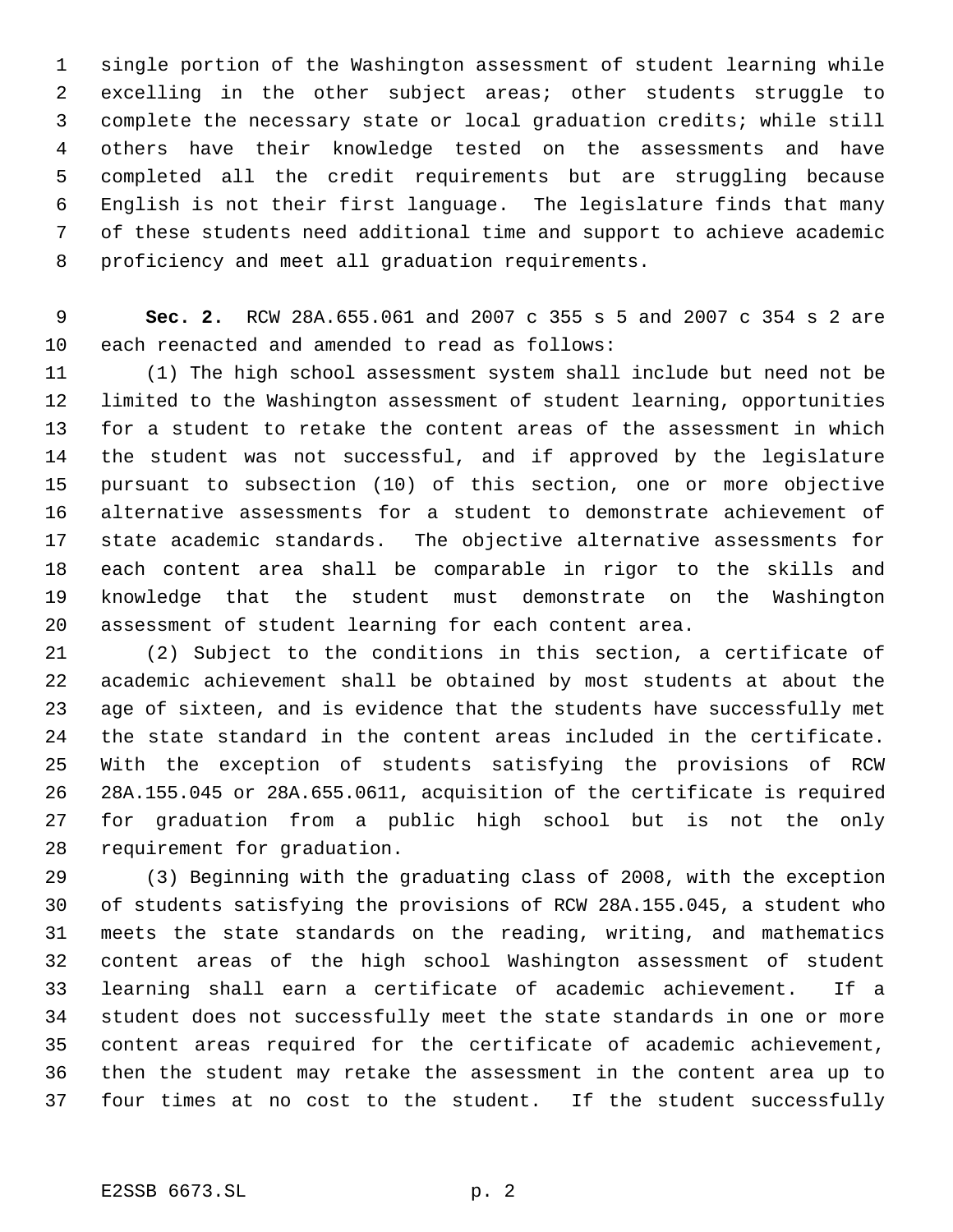meets the state standards on a retake of the assessment then the student shall earn a certificate of academic achievement. Once objective alternative assessments are authorized pursuant to subsection (10) of this section, a student may use the objective alternative assessments to demonstrate that the student successfully meets the state standards for that content area if the student has taken the Washington assessment of student learning at least once. If the 8 student successfully meets the state standards on the objective alternative assessments then the student shall earn a certificate of academic achievement.

 (4) Beginning no later than with the graduating class of 2013, a student must meet the state standards in science in addition to the other content areas required under subsection (3) of this section on the Washington assessment of student learning or the objective alternative assessments in order to earn a certificate of academic achievement. The state board of education may adopt a rule that implements the requirements of this subsection (4) beginning with a graduating class before the graduating class of 2013, if the state board of education adopts the rule by September 1st of the freshman school year of the graduating class to which the requirements of this subsection (4) apply. The state board of education's authority under this subsection (4) does not alter the requirement that any change in performance standards for the tenth grade assessment must comply with RCW 28A.305.130.

 (5) The state board of education may not require the acquisition of the certificate of academic achievement for students in home-based instruction under chapter 28A.200 RCW, for students enrolled in private schools under chapter 28A.195 RCW, or for students satisfying the provisions of RCW 28A.155.045.

 (6) A student may retain and use the highest result from each successfully completed content area of the high school assessment.

 (7) School districts must make available to students the following options:

 (a) To retake the Washington assessment of student learning up to four times in the content areas in which the student did not meet the state standards if the student is enrolled in a public school; or

 (b) To retake the Washington assessment of student learning up to four times in the content areas in which the student did not meet the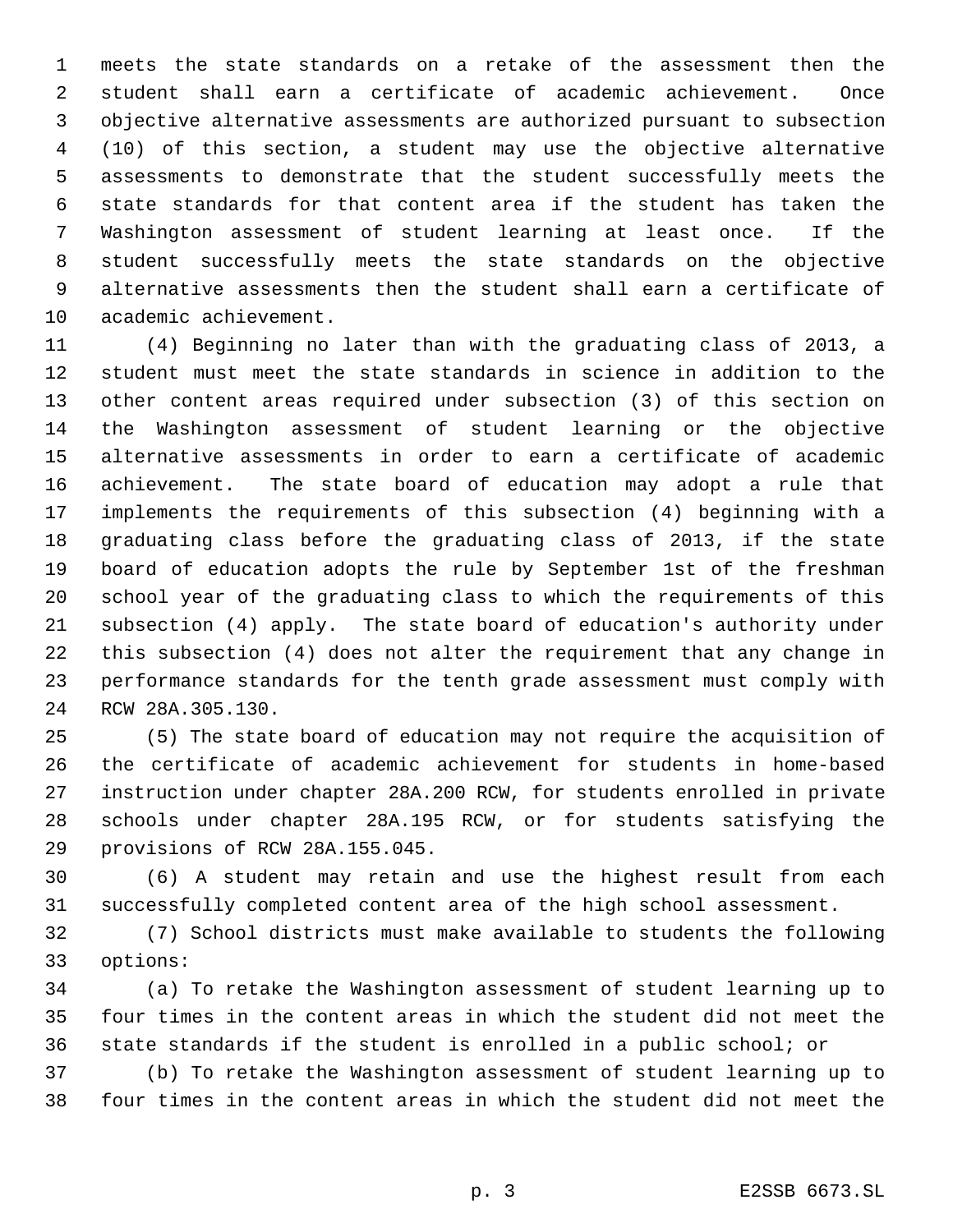state standards if the student is enrolled in a high school completion program at a community or technical college. The superintendent of public instruction and the state board for community and technical colleges shall jointly identify means by which students in these programs can be assessed.

 (8) Students who achieve the standard in a content area of the high school assessment but who wish to improve their results shall pay for retaking the assessment, using a uniform cost determined by the superintendent of public instruction.

 (9) Opportunities to retake the assessment at least twice a year shall be available to each school district.

 (10)(a) The office of the superintendent of public instruction shall develop options for implementing objective alternative assessments, which may include an appeals process for students' scores, for students to demonstrate achievement of the state academic standards. The objective alternative assessments shall be comparable in rigor to the skills and knowledge that the student must demonstrate on the Washington assessment of student learning and be objective in 19 its determination of student achievement of the state standards. Before any objective alternative assessments in addition to those authorized in RCW 28A.655.065 or (b) of this subsection are used by a student to demonstrate that the student has met the state standards in a content area required to obtain a certificate, the legislature shall formally approve the use of any objective alternative assessments through the omnibus appropriations act or by statute or concurrent resolution.

 (b)(i) A student's score on the mathematics, reading or English, or writing portion of the scholastic assessment test (SAT) or the American college test (ACT) may be used as an objective alternative assessment under this section for demonstrating that a student has met or exceeded the state standards for the certificate of academic achievement. The state board of education shall identify the scores students must achieve on the relevant portion of the SAT or ACT to meet or exceed the state standard in the relevant content area on the Washington assessment of student learning. The state board of education shall identify the first scores by December 1, 2007. After the first scores are established, the state board may increase but not decrease the scores required for students to meet or exceed the state standards.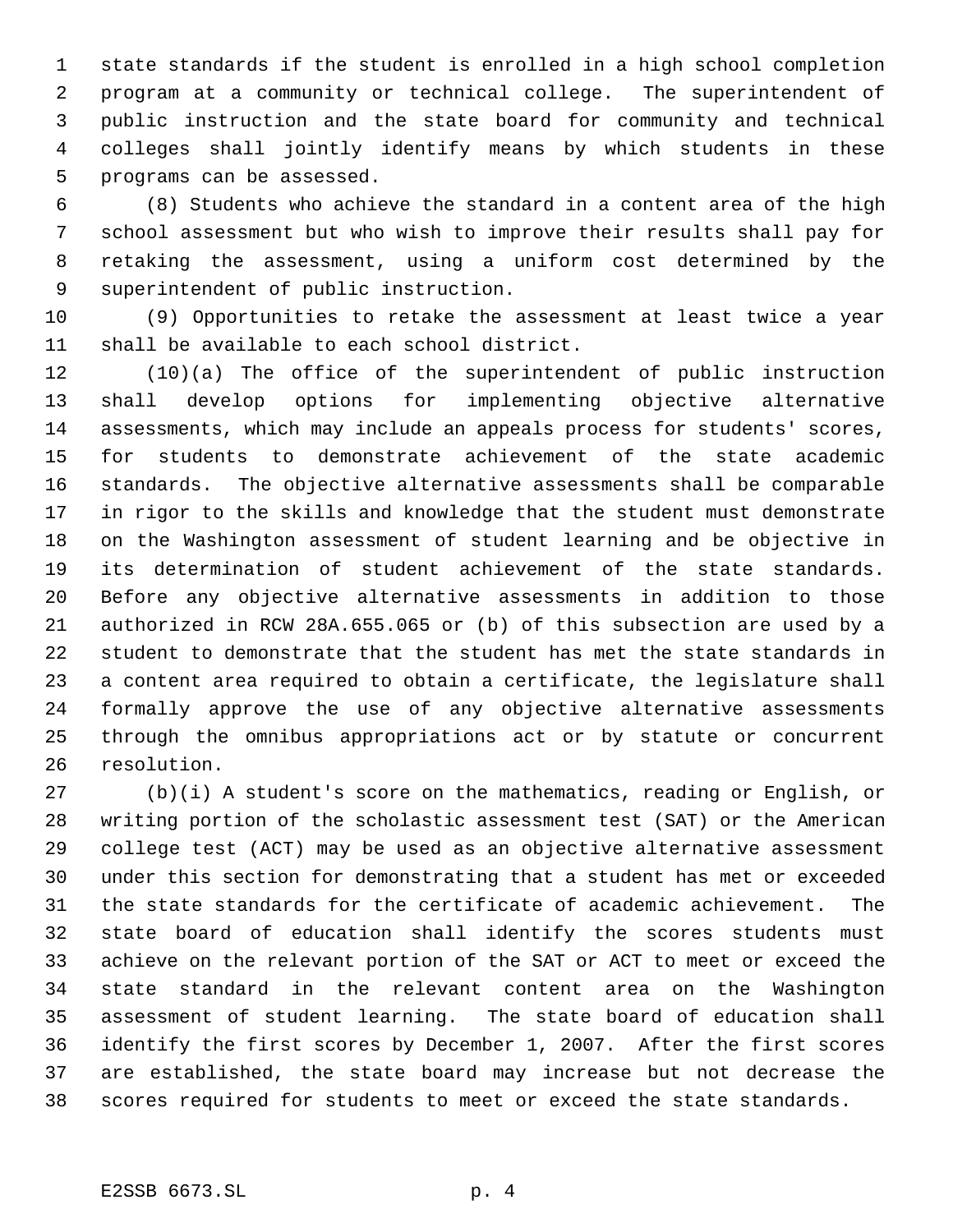(ii) Until August 31, 2008, a student's score on the mathematics portion of the preliminary scholastic assessment test (PSAT) may be used as an objective alternative assessment under this section for demonstrating that a student has met or exceeded the state standard for the certificate of academic achievement. The state board of education shall identify the score students must achieve on the mathematics 7 portion of the PSAT to meet or exceed the state standard in that content area on the Washington assessment of student learning.

 (iii) A student who scores at least a three on the grading scale of 10 one to five for selected ((advance placement)) AP examinations may use the score as an objective alternative assessment under this section for demonstrating that a student has met or exceeded state standards for the certificate of academic achievement. A score of three on the 14 ((advance placement)) AP examinations in calculus or statistics may be used as an alternative assessment for the mathematics portion of the Washington assessment of student learning. A score of three on the 17 ((advance placement)) AP examinations in English language and composition may be used as an alternative assessment for the writing portion of the Washington assessment of student learning. A score of 20 three on the (( $ad$ vance  $p$ lacement))  $\Delta P$  examinations in English literature and composition, macroeconomics, microeconomics, psychology, United States history, world history, United States government and politics, or comparative government and politics may be used as an alternative assessment for the reading portion of the Washington assessment of student learning.

 (11) By December 15, 2004, the house of representatives and senate education committees shall obtain information and conclusions from recognized, independent, national assessment experts regarding the validity and reliability of the high school Washington assessment of student learning for making individual student high school graduation determinations.

 (12) To help assure continued progress in academic achievement as a foundation for high school graduation and to assure that students are on track for high school graduation, each school district shall prepare 35 plans for and notify students and their parents or legal quardians as provided in this subsection (12).

 (a) Student learning plans are required for eighth through twelfth grade students who were not successful on any or all of the content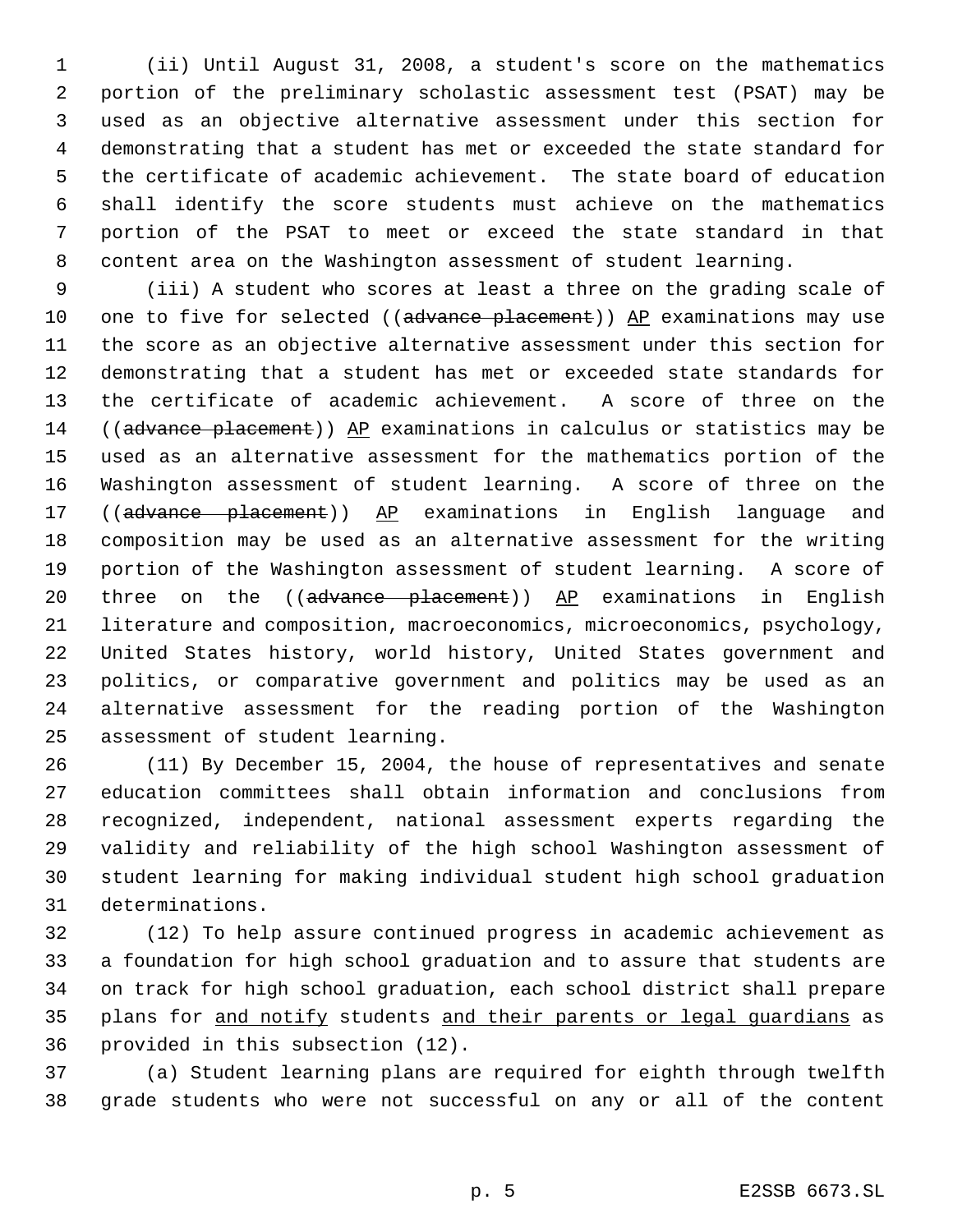areas of the Washington assessment for student learning during the 2 previous school year or who may not be on track to graduate due to 3 credit deficiencies or absences. The parent or legal guardian shall be notified about the information in the student learning plan, preferably 5 through a parent conference and at least annually. To the extent feasible, schools serving English language learner students and their parents shall translate the plan into the primary language of the family. The plan shall include the following information as applicable: (i) The student's results on the Washington assessment of student learning; 12 (ii) If the student is in the transitional bilingual program, the 13 score on his or her Washington language proficiency test II; (iii) Any credit deficiencies; 15 (iv) The student's attendance rates over the previous two years; (v) The student's progress toward meeting state and local 17 graduation requirements; (vi) The courses, competencies, and other steps needed to be taken by the student to meet state academic standards and stay on track for 20 graduation( $(-$  If applicable, the plan shall also include the high school completion pilot program created under RCW 28B.50.534.  $(i)$  The parent or guardian shall be notified, preferably through a parent conference, of the student's results on the Washington assessment of student learning, actions the school intends to take to improve the student's skills in any content area in which the student was unsuccessful, strategies to help them improve their student's 27 skills, and the content of the student's plan. (ii) Progress made on the student plan shall be reported to the student's parents or guardian at least annually and adjustments to the 30 plan made as necessary) ; (vii) Remediation strategies and alternative education options available to students, including informing students of the option to continue to receive instructional services after grade twelve or until the age of twenty-one; (viii) The alternative assessment options available to students under this section and RCW 28A.655.065; (ix) School district programs, high school courses, and career and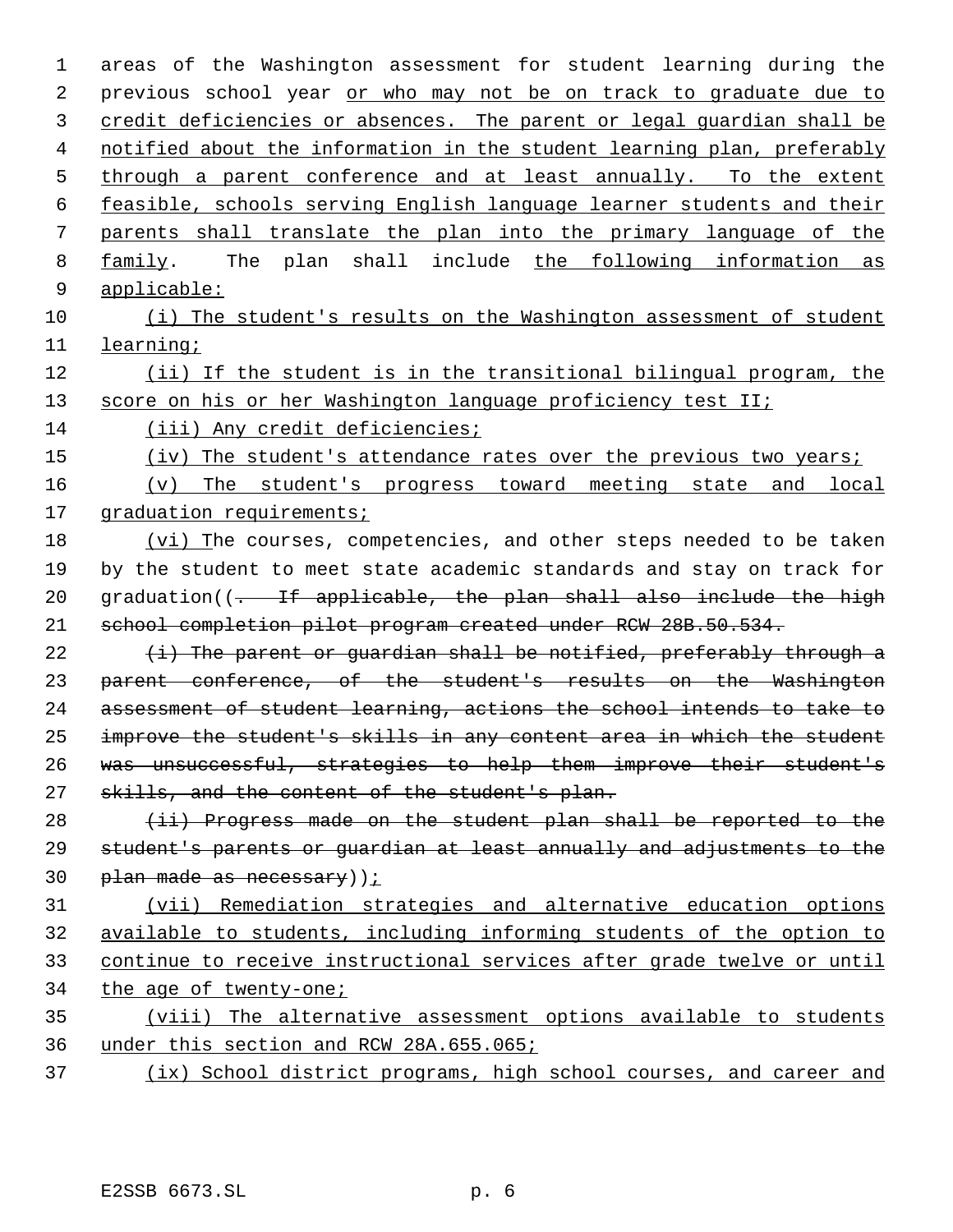technical education options available for students to meet graduation

requirements; and

 (x) Available programs offered through skill centers or community and technical colleges.

 (b) All fifth grade students who were not successful in one or more of the content areas of the fourth grade Washington assessment of student learning shall have a student learning plan.

 (i) The parent or guardian of the student shall be notified, preferably through a parent conference, of the student's results on the Washington assessment of student learning, actions the school intends to take to improve the student's skills in any content area in which the student was unsuccessful, and provide strategies to help them improve their student's skills.

 (ii) Progress made on the student plan shall be reported to the student's parents or guardian at least annually and adjustments to the plan made as necessary.

 NEW SECTION. **Sec. 3.** A new section is added to chapter 28A.320 RCW to read as follows:

 (1) The extended learning opportunities program is created for eligible eleventh and twelfth grade students who are not on track to meet local or state graduation requirements as well as eighth grade students who may not be on track to meet the standard on the Washington assessment of student learning or need additional assistance in order to have the opportunity for a successful entry into high school. The program shall provide early notification of graduation status and information on education opportunities including preapprenticeship programs that are available.

 (2) Under the extended learning opportunities program, districts shall make available to students in grade twelve who have failed to meet one or more local or state graduation requirements the option of continuing enrollment in the school district in accordance with RCW 28A.225.160. Districts are authorized to use basic education program funding to provide instruction to eligible students under RCW 28A.150.220(3).

 (3) Under the extended learning program, instructional services for eligible students can occur during the regular school day, evenings, on weekends, or at a time and location deemed appropriate by the school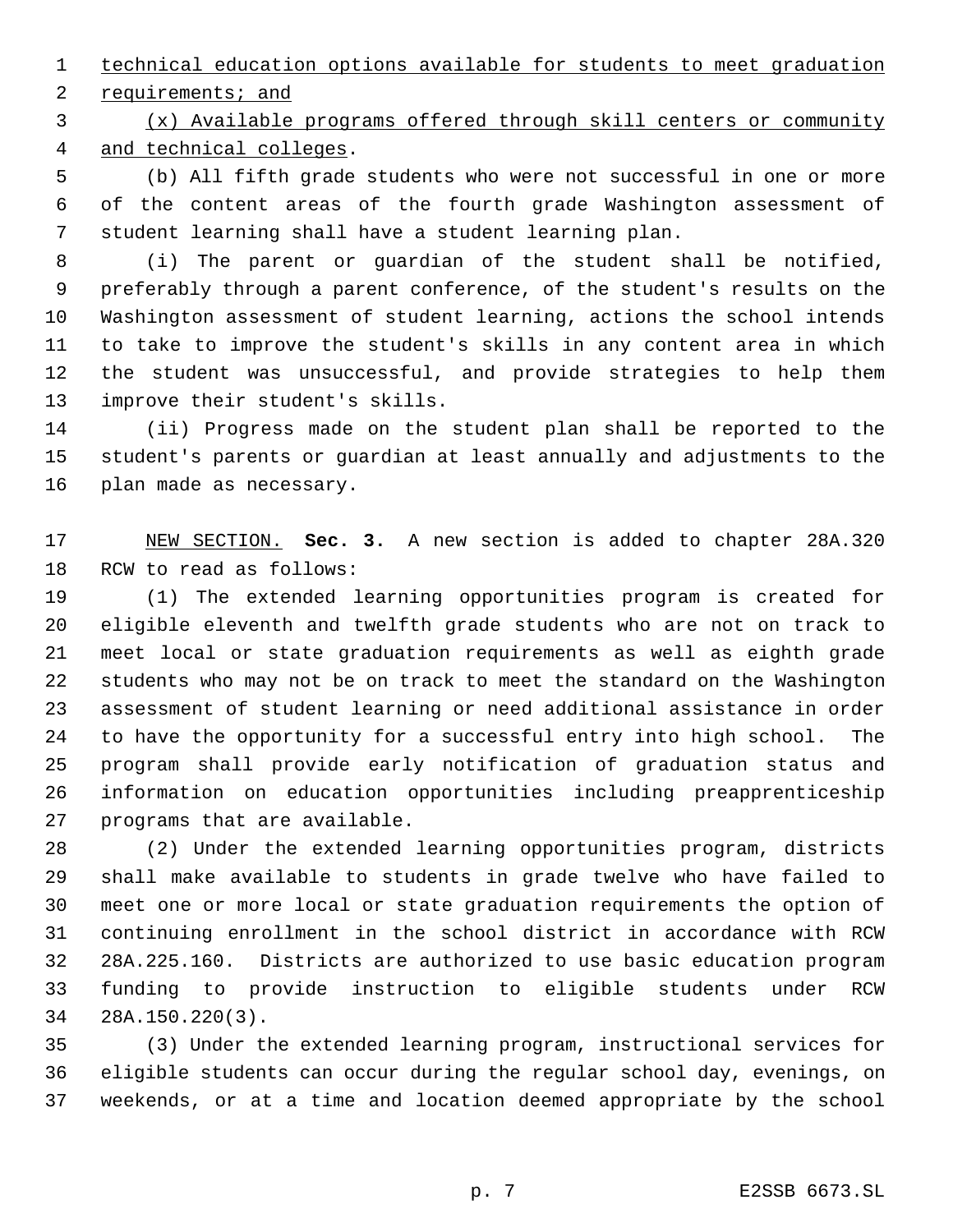district, including the educational service district, in order to meet the needs of these students. Instructional services provided under this section do not include services offered at private schools. Instructional services can include, but are not limited to, the following:

(a) Individual or small group instruction;

 (b) Instruction in English language arts and/or mathematics that eligible students need to pass all or part of the Washington assessment of student learning;

 (c) Attendance in a public high school or public alternative school classes or at a skill center;

(d) Inclusion in remediation programs, including summer school;

 (e) Language development instruction for English language learners; (f) Online curriculum and instructional support, including programs for credit retrieval and Washington assessment of student learning 16 preparatory classes; and

 (g) Reading improvement specialists available at the educational service districts to serve eighth, eleventh, and twelfth grade educators through professional development in accordance with RCW 28A.415.350. The reading improvement specialist may also provide direct services to eligible students and those students electing to continue a fifth year in a high school program who are still struggling with basic reading skills.

 **Sec. 4.** RCW 28A.165.035 and 2004 c 20 s 4 are each amended to read as follows:

 Use of best practices magnifies the opportunities for student success. The following are services and activities that may be supported by the learning assistance program:

(1) Extended learning time opportunities occurring:

(a) Before or after the regular school day;

(b) On Saturday; and

(c) Beyond the regular school year;

33 (2) Services under section 3 of this act;

 (3) Professional development for certificated and classified staff that focuses on:

(a) The needs of a diverse student population;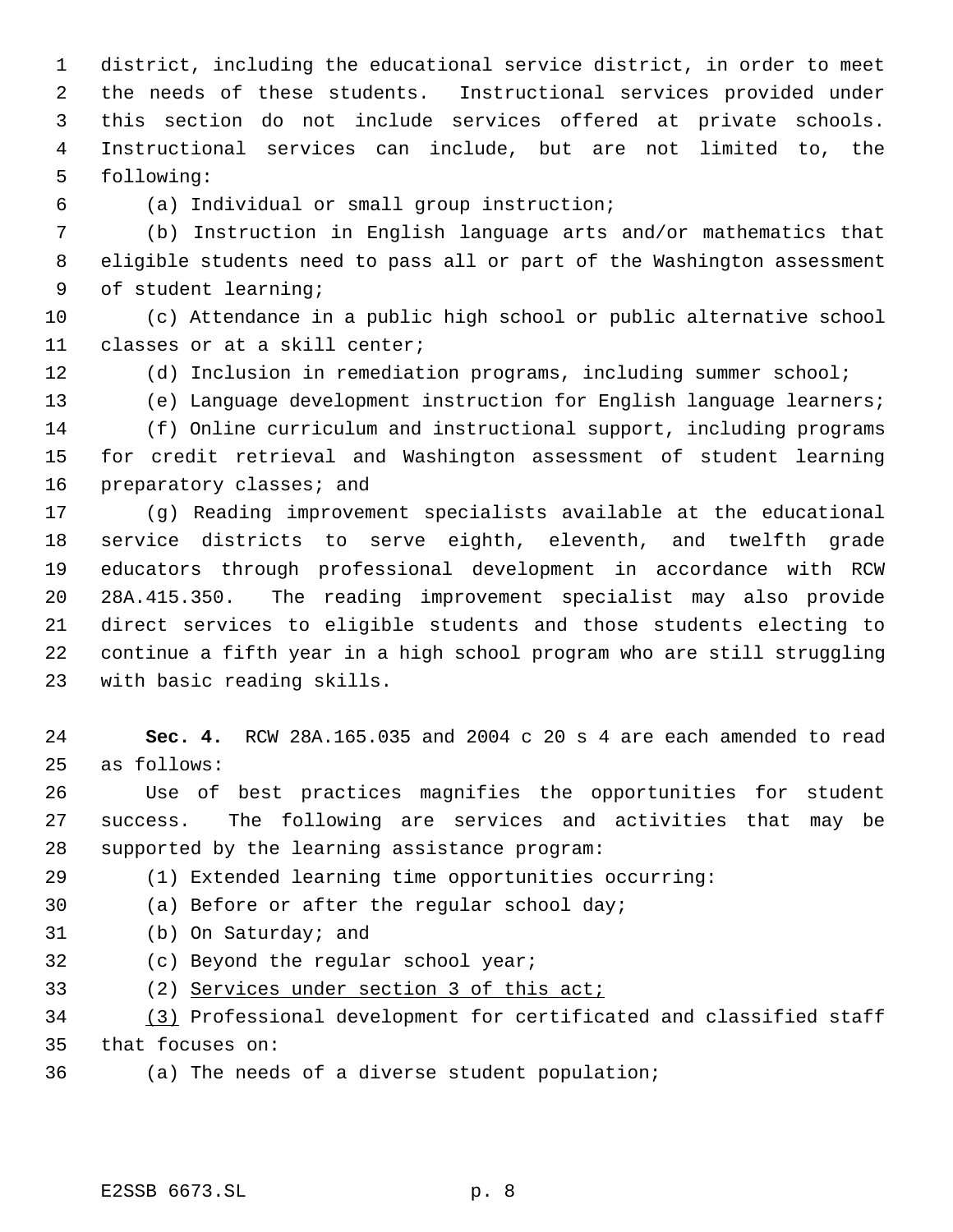(b) Specific literacy and mathematics content and instructional strategies; and

(c) The use of student work to guide effective instruction;

 (( $\left(\frac{43}{3}\right)$ ) (4) Consultant teachers to assist in implementing effective instructional practices by teachers serving participating students;

6  $((+4))$  (5) Tutoring support for participating students; and

 (( $(\frac{5}{7})$ ) (6) Outreach activities and support for parents of participating students.

 NEW SECTION. **Sec. 5.** If funding is appropriated for this purpose, the office of the superintendent of public instruction shall explore online curriculum support in languages other than English that are currently available. By December 1, 2008, the office of the superintendent of public instruction shall report to the appropriate committees of the legislature recommendations for other online support in other languages that would most appropriately assist Washington's English language learners. Included in the recommendations shall be the actions that would need to be taken to access the recommended online support and the cost.

 *\*NEW SECTION. Sec. 6. A new section is added to chapter 28A.655 RCW to read as follows:*

 *(1) If funding is appropriated for this purpose, school districts shall provide all tenth graders enrolled in the district the option of taking the PSAT at no cost to the student.*

 *(2) The office of the superintendent of public instruction shall enter into an agreement with the firm that administers the PSAT to reimburse the firm for the testing fees of students who take the test. \*Sec. 6 was vetoed. See message at end of chapter.*

 NEW SECTION. **Sec. 7.** (1) The legislature intends to build on the lessons learned in the Lorraine Wojahn dyslexia pilot reading program, which the legislature has funded since 2005.

 (2) By September 15, 2008, each of the grant recipients shall report to the office of the superintendent of public instruction on the lessons learned in the pilot program regarding effective assessment and intervention programs to help students with dyslexia or characteristics of dyslexia, best practices for professional development, and strategies to build capacity and sustainability among teaching staff.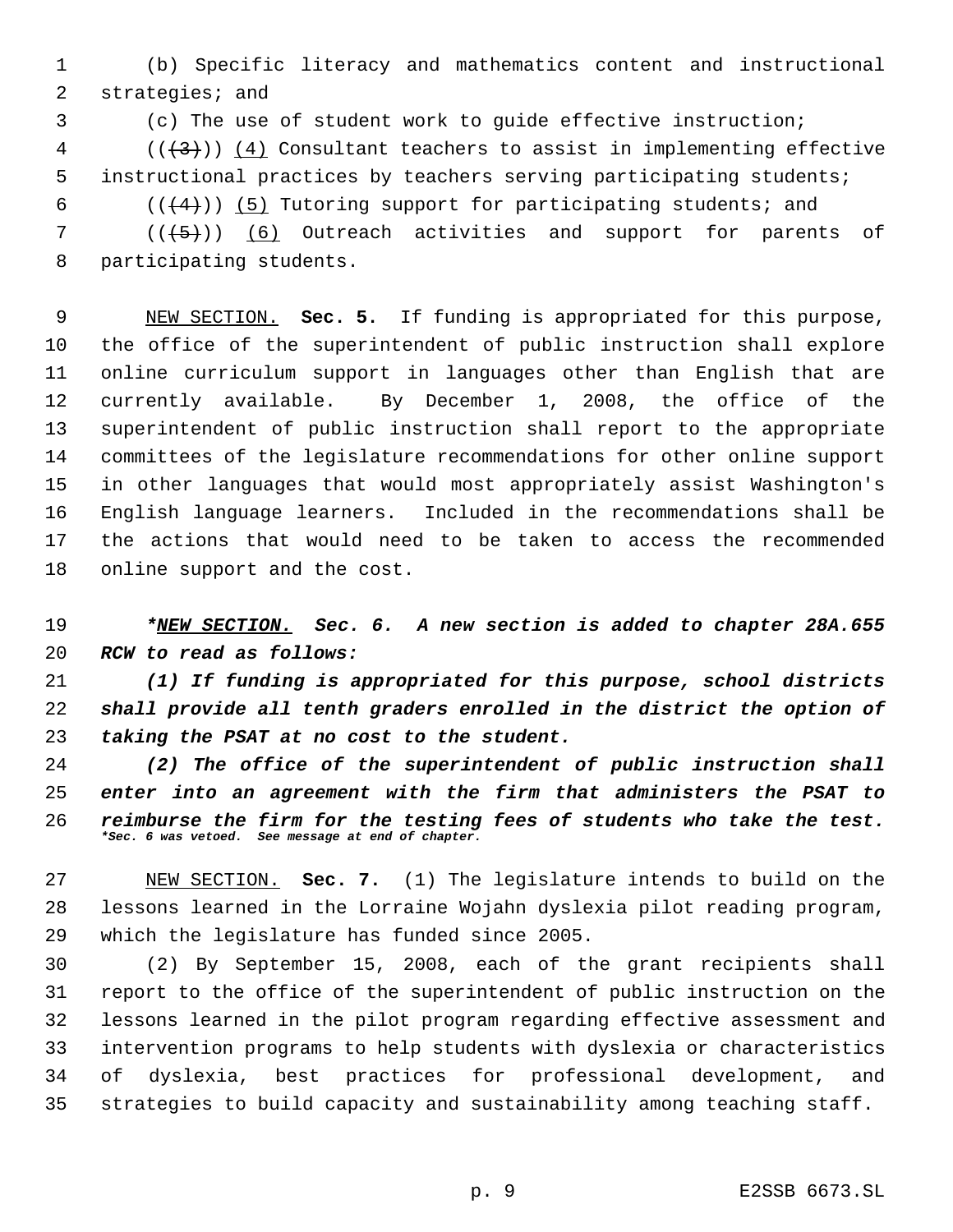(3) By December 31, 2008, the office of the superintendent of public instruction shall aggregate the reports from the grant recipients and provide a report and recommendations to the appropriate committees of the legislature. The recommendations shall include how the lessons learned through the pilot program are best shared with school districts and how the best practices can be implemented statewide.

 NEW SECTION. **Sec. 8.** (1) The legislature finds that educators are faced with the complex responsibility of educating an increasing population of English language learners who speak a wide variety of languages and dialects and may come with varying levels of formal schooling, students who come from low-income households, and students who have learning disabilities. These educators struggle to provide meaningful instruction that helps students meet high content standards while overcoming their challenges. The 2007 legislature directed the professional educator standards board to begin the process of adopting new certification requirements and revising the higher education teacher preparation program requirements. Additionally, the office of the superintendent of public instruction was directed to contract with the northwest regional educational laboratory to review and report on the ongoing English as a second language pilot projects and best practices related to helping students who are English language learners. It is therefore the intent of the legislature to build upon the work started in 2007 by requiring that the professional educator standards board consider the findings of the northwest regional educational laboratory and incorporate into its ongoing work a review of how to revise the current certification requirements and teacher preparation programs in order to better serve the needs of English language learners.

 (2) The professional educator standards board shall convene a work group to develop recommendations for increasing teacher knowledge, skills, and competencies to address the needs of English language learner students. The work group shall include representatives from the Washington association of colleges for teacher education, school districts with significant populations of English language learner students who speak a single language, school districts with significant populations of English language learner students who speak multiple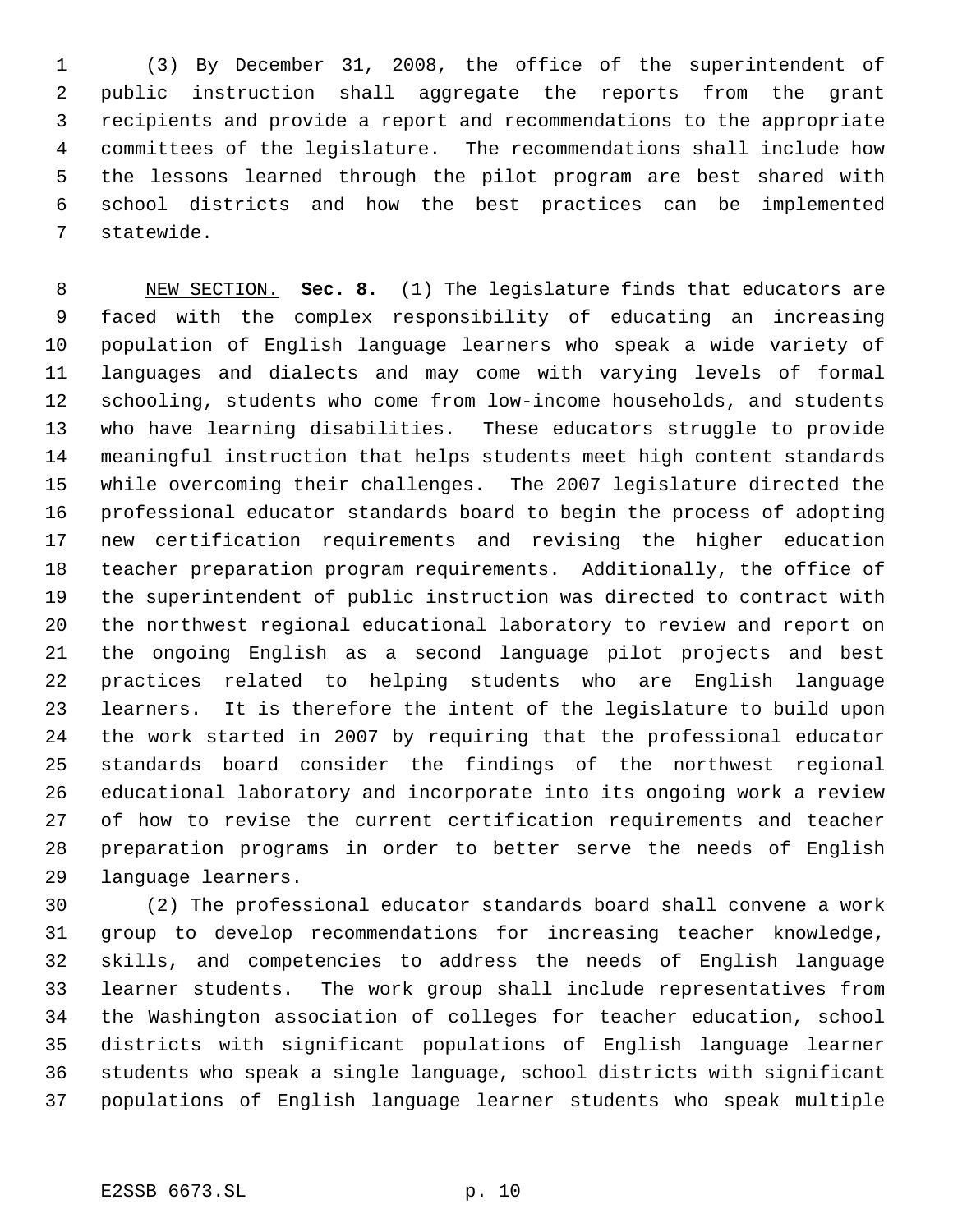languages, classroom teachers, English as a second language teachers, bilingual education teachers, principals, the migrant and bilingual education office in the office of the superintendent of public instruction, and the higher education coordinating board. In making its selections, the professional educator standards board must include members from diverse cultural backgrounds and strive to promote geographic balance. The professional educator standards board shall invite participation by the northwest regional educational laboratory.

 (3) The work group shall identify gaps and weaknesses in the current knowledge and skills standards for teacher preparation and teacher competencies regarding understanding how students acquire language, how to teach academic content in English to non-English speakers, and how to demonstrate cultural competence. The work group shall look to the English as a second language demonstration projects under RCW 28A.630.058 and the accompanying research and evaluation by the northwest regional educational laboratory.

 (4) The work group shall submit a report by December 1, 2008, to the governor and the education and higher education committees of the legislature with findings and recommendations to improve the teacher preparation knowledge and skills standards and teacher competencies in the areas identified under subsection (2) of this section. Recommendations shall also include what professional development program components are most effective for existing educators of English language learners.

 **Sec. 9.** RCW 28B.118.010 and 2007 c 405 s 2 are each amended to read as follows:

 The higher education coordinating board shall design the Washington college bound scholarship program in accordance with this section.

 (1) "Eligible students" are those students who qualify for free or reduced-price lunches. If a student qualifies in the seventh grade, the student remains eligible even if the student does not receive free or reduced-price lunches thereafter.

 (2) Eligible students shall be notified of their eligibility for the Washington college bound scholarship program beginning in their seventh grade year. Students shall also be notified of the requirements for award of the scholarship.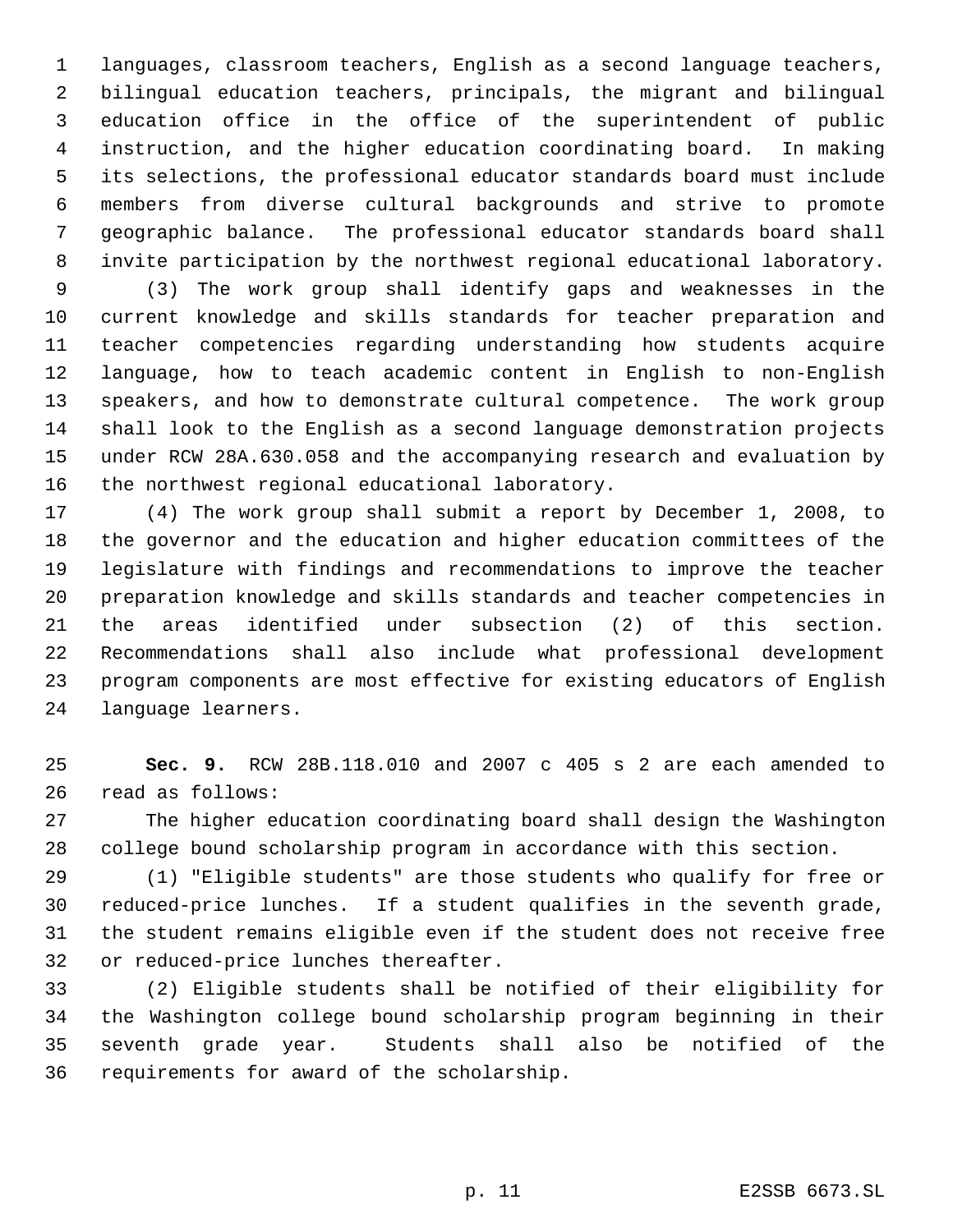(3) To be eligible for a Washington college bound scholarship, a student must sign a pledge during seventh or eighth grade that includes a commitment to graduate from high school with at least a C average and 4 with no felony convictions. Students who were in the eighth grade during the 2007-08 school year may sign the pledge during the 2008-09 6 school year. The pledge must be witnessed by a parent or guardian and forwarded to the higher education coordinating board by mail or electronically, as indicated on the pledge form.

 (4)(a) Scholarships shall be awarded to eligible students graduating from public high schools, approved private high schools under chapter 28A.195 RCW, or who received home-based instruction under chapter 28A.200 RCW.

 (b) To receive the Washington college bound scholarship, a student must graduate with at least a "C" average from a public high school or an approved private high school under chapter 28A.195 RCW in Washington or have received home-based instruction under chapter 28A.200 RCW, must have no felony convictions, and must be a resident student as defined in RCW 28B.15.012(2) (a) through (d).

 (5) A student's family income will be assessed upon graduation before awarding the scholarship.

 (6) If at graduation from high school the student's family income does not exceed sixty-five percent of the state median family income, scholarship award amounts shall be as provided in this section.

 (a) For students attending two or four-year institutions of higher education as defined in RCW 28B.10.016, the value of the award shall be (i) the difference between the student's tuition and required fees, less the value of any state-funded grant, scholarship, or waiver assistance the student receives; (ii) plus five hundred dollars for books and materials.

 (b) For students attending private four-year institutions of higher education in Washington, the award amount shall be the representative average of awards granted to students in public research universities in Washington.

 (c) For students attending private vocational schools in Washington, the award amount shall be the representative average of awards granted to students in public community and technical colleges in Washington.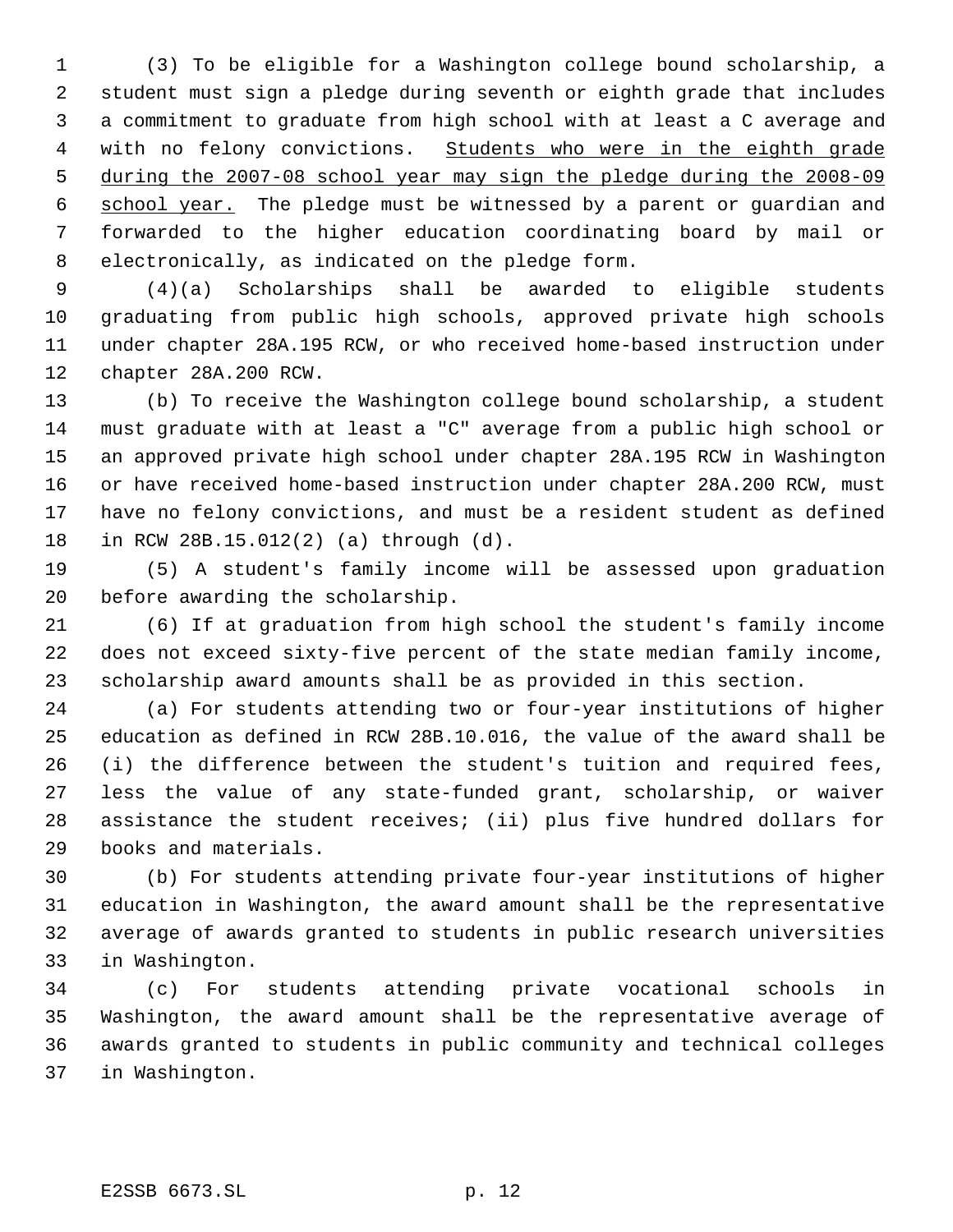(7) Recipients may receive no more than four full-time years' worth of scholarship awards.

 (8) Institutions of higher education shall award the student all need-based and merit-based financial aid for which the student would otherwise qualify. The Washington college bound scholarship is intended to replace unmet need, loans, and, at the student's option, work-study award before any other grants or scholarships are reduced.

 (9) The first scholarships shall be awarded to students graduating in 2012.

 (10) The state of Washington retains legal ownership of tuition units awarded as scholarships under this chapter until the tuition units are redeemed. These tuition units shall remain separately held from any tuition units owned under chapter 28B.95 RCW by a Washington college bound scholarship recipient.

 (11) The scholarship award must be used within five years of receipt. Any unused scholarship tuition units revert to the Washington college bound scholarship account.

 (12) Should the recipient terminate his or her enrollment for any reason during the academic year, the unused portion of the scholarship tuition units shall revert to the Washington college bound scholarship account.

 **Sec. 10.** RCW 28A.165.055 and 2005 c 489 s 1 are each amended to read as follows:

 (1) Each school district with an approved program is eligible for state funds provided for the learning assistance program. The funds shall be appropriated for the learning assistance program in accordance with the biennial appropriations act. The distribution formula is for school district allocation purposes only. The distribution formula shall be based on one or more family income factors measuring economic need.

 (2) In addition to the funds allocated to eligible school districts 32 on the basis of family income factors, enhanced funds shall be 33 allocated for school districts where more than twenty percent of students are eligible for and enrolled in the transitional bilingual instruction program under chapter 28A.180 RCW as provided in this subsection. The enhanced funding provided in this subsection shall 37 take effect beginning in the 2008-09 school year.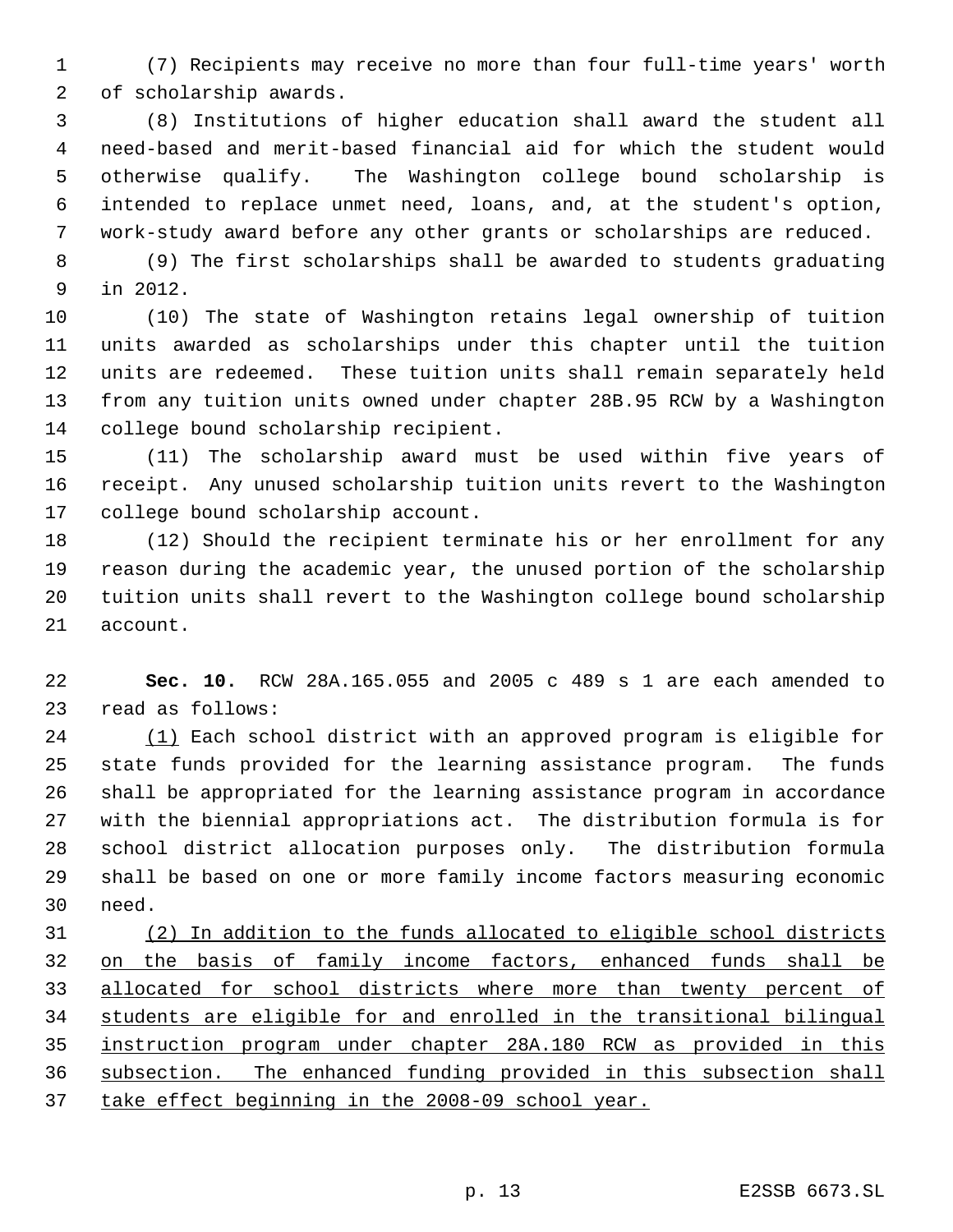(a) If, in the prior school year, a district's percent of October headcount student enrollment in grades kindergarten through twelve who are enrolled in the transitional bilingual instruction program, based on an average of the program headcount taken in October and May, exceeds twenty percent, twenty percent shall be subtracted from the district's percent transitional bilingual instruction program enrollment and the resulting percent shall be multiplied by the district's kindergarten through twelve annual average full-time 9 equivalent enrollment for the prior school year.

 (b) The number calculated under (a) of this subsection shall be the number of additional funded students for purposes of this subsection, to be multiplied by the per-funded student allocation rates specified 13 in the omnibus appropriations act.

 (c) School districts are only eligible for the enhanced funds under 15 this subsection if their percentage of October headcount enrollment in grades kindergarten through twelve eligible for free or reduced price 17 lunch exceeded forty percent in the prior school year.

 *\*NEW SECTION. Sec. 11. A new section is added to chapter 28A.310 RCW to read as follows:*

 *Educational service districts shall develop and provide a program of outreach to community-based programs and organizations within the district that are serving non-English speaking segments of the population as well as those programs that target subgroups of students that may be struggling academically, including to the extent possible, African-American, Native American, Asian, Pacific Islander, Hispanic, low income, and special education. Educational service districts shall consult and coordinate with the governor's minority commissions and the governor's office of Indian affairs in order to efficiently conduct this outreach and are encouraged to enter into partnerships with representatives of the local business communities in order to develop a coordinated outreach plan. The purpose of the outreach activities shall be to inform students via the various community-based programs and organizations of the educational opportunities available under chapter . . ., Laws of 2008 (this act) and to engage them in the process as appropriate. Outreach shall at a minimum include information about the availability of dropout and credit retrieval*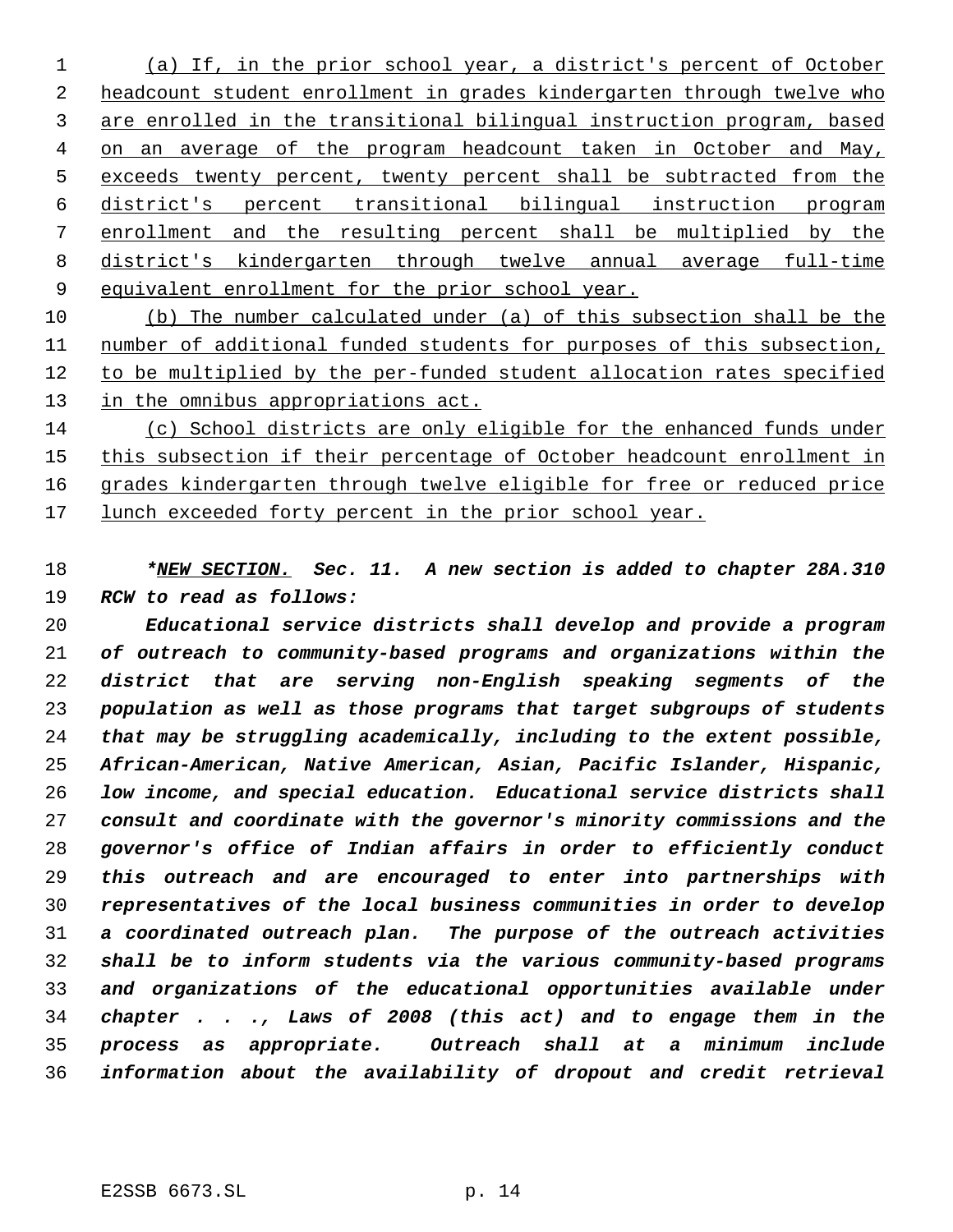*programs, remediation programs, and extended learning opportunities,*

 *including fifth year opportunities. \*Sec. 11 was vetoed. See message at end of chapter.*

 *\*NEW SECTION. Sec. 12. A new section is added to chapter 28A.300 RCW to read as follows:*

 *Subject to funds appropriated for this purpose, the office of the superintendent of public instruction shall allocate grant funds to school districts to provide summer school funding for middle and high schools for all students to explore career opportunities rich in math, science, and technology using career and technical education as the delivery model.*

*\*Sec. 12 was vetoed. See message at end of chapter.*

 *\*NEW SECTION. Sec. 13. A new section is added to chapter 28A.300 RCW to read as follows:*

 *Subject to funds appropriated for this purpose, the office of the superintendent of public instruction shall contract with a national organization to establish, maintain, and operate an endowment for the promotion of geography education in Washington state. The national organization must have experience operating geography education endowments in other states and must provide equal nonstate matching funds to the state funds provided in the contract. All funds in and any interest earned on the endowment shall be used exclusively for geography education programs including, but not limited to, curriculum materials, resource collections, and professional development institutes for teachers and administrators. The national organization must have an established affiliated advisory committee in the state to recommend local projects to be funded by the endowment. The contract shall require that the organization report annually to the superintendent on the recipients of endowment funds and the amounts and purposes of expenditures from the fund. \*Sec. 13 was vetoed. See message at end of chapter.*

 NEW SECTION. **Sec. 14.** Of the amounts appropriated in the omnibus appropriations act of 2008 for implementation of chapter . . . (Second Substitute Senate Bill No. 6377), Laws of 2008, referencing that act by bill or chapter number, the superintendent of public instruction shall allocate funds as follows, unless otherwise specified in the omnibus appropriations act of 2008: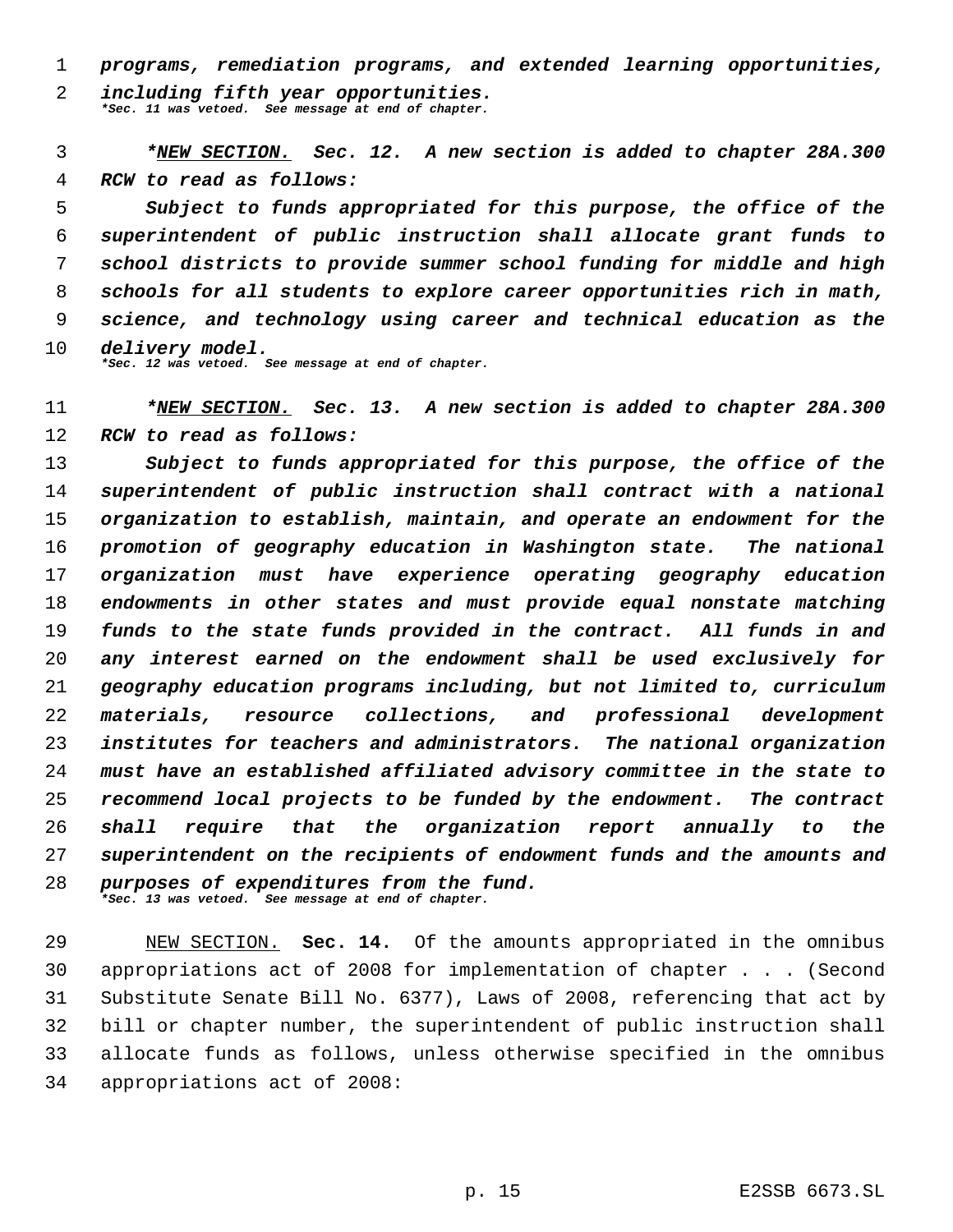1 (1) \$1,700,000 is provided to implement section 105 of Second 2 Substitute Senate Bill No. 6377, grants for high demand programs;

 (2) \$350,000 is provided to implement section 107 of Second Substitute Senate Bill No. 6377, development of model programs of study, including costs that may be incurred by the state board for community and technical colleges to be paid through interagency agreement;

 8 (3) \$400,000 is provided to implement section 201 of Second 9 Substitute Senate Bill No. 6377, support for course equivalencies and 10 grants for integrated curriculum;

11 (4) \$25,000 is provided to implement section 205 of Second 12 Substitute Senate Bill No. 6377, career and technical education 13 collection of evidence;

14 (5) \$150,000 is provided to implement sections 301 and 303 of 15 Second Substitute Senate Bill No. 6377, campaign for career and 16 technical education and navigation 101 curriculum;

17 (6) \$50,000 is provided to implement section 302 of Second 18 Substitute Senate Bill No. 6377, certification exam fees; and

19 (7) \$75,000 is provided to implement section 308 of Second 20 Substitute Senate Bill No. 6377, technical high school study.

> Passed by the Senate March 12, 2008. Passed by the House March 11, 2008. Approved by the Governor April 1, 2008, with the exception of certain items that were vetoed. Filed in Office of Secretary of State April 2, 2008.

Note: Governor's explanation of partial veto is as follows: "I am returning, without my approval as to Sections 6, 11, 12 and 13, Engrossed Second Substitute Senate Bill 6673 entitled:

"AN ACT Relating to learning opportunities to assist students to obtain a high school diploma."

Engrossed Second Substitute Senate Bill 6673 provides support for students in need of additional time or assistance to meet state academic standards and graduation requirements. Key components of this bill enhance the Learning Assistance Program, assure parent notification of student progress, and explore on-line curriculum support in languages other than English and build teacher instructional capacity. This bill also creates a number of new programs.

Section 6 creates a new duty for school districts to provide all tenth graders enrolled in the district the option of taking the PSAT at no cost to the student. While this test may provide students some information regarding their readiness for the SAT and college preparedness, there has not been coordination with the other college readiness assessment work already in progress, specifically work being done in mathematics.